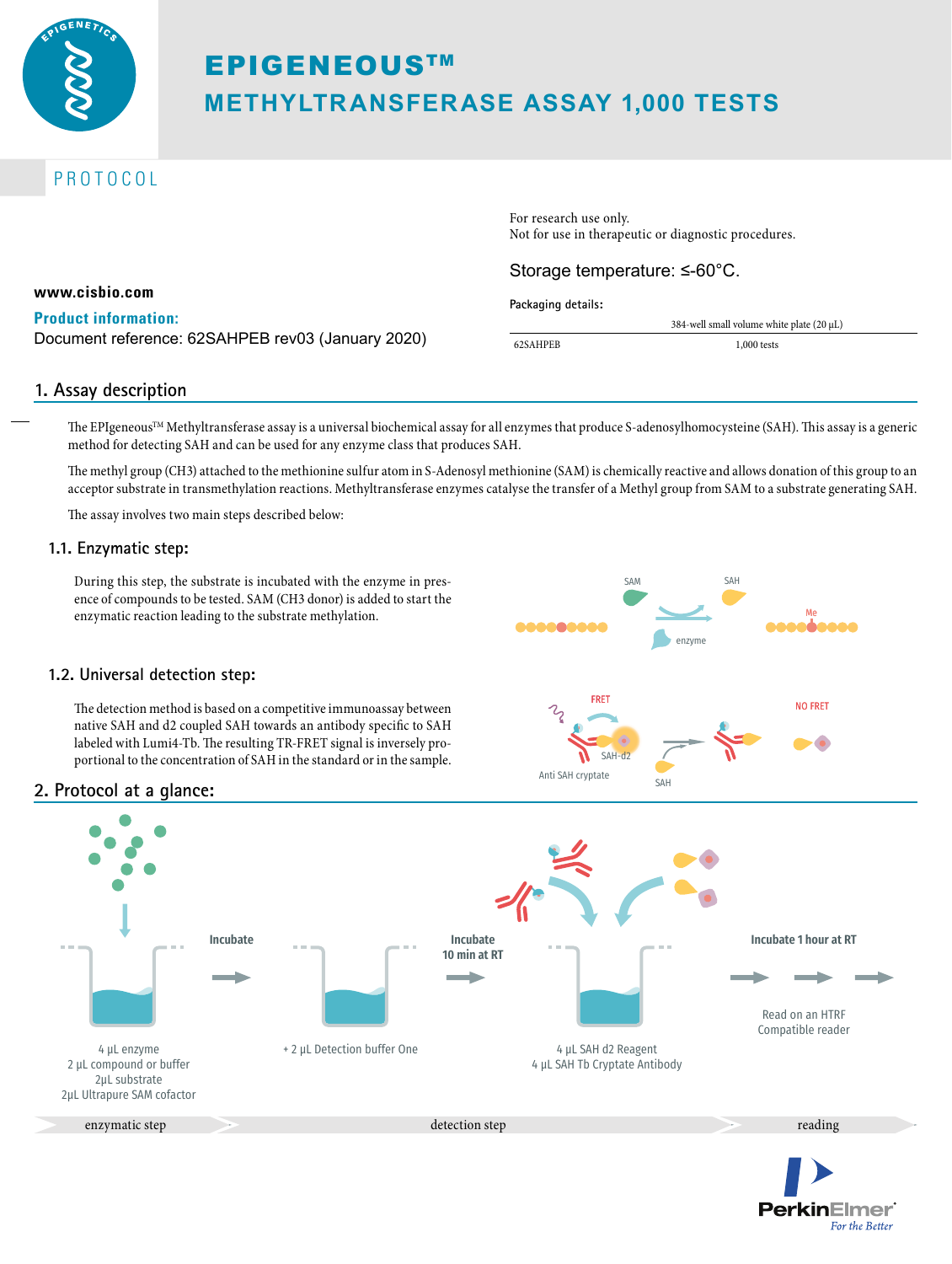|                                                                                           |                              | <b>Stock concentration</b>          | Number of vials | Volume per vial | Storage      | Ref#<br>(when available separately) |
|-------------------------------------------------------------------------------------------|------------------------------|-------------------------------------|-----------------|-----------------|--------------|-------------------------------------|
| <b>Ultrapure SAM Cofactor</b><br>$(340 \text{ nmol})$ *<br>(S-(5' Adenosyl)-L-methionine) | <b>Contract</b><br>green cap | $2 \text{ mM}$                      | 1               | $170 \mu L$     | $\leq$ -60°C | 62SAHZLC                            |
| SAH Standard **<br>(S-(5' Adenosyl)-L-homocysteine)                                       | L.<br>purple cap             | $500 \mu M$                         | $\mathbf{1}$    | $400 \mu L$     | $\leq$ -60°C | 62SAHCLB                            |
| <b>EPIgeneous Diluent Buffer</b>                                                          | white cap                    | Ready-to-use                        | $\mathbf{1}$    | $13 \text{ mL}$ | $\leq$ -16°C |                                     |
| <b>EPIgeneous Detection Buffer One</b>                                                    | transparent cap<br>ш         | Ready-to-use                        | 2               | $1.2$ mL        | $≤-60°C$     |                                     |
| SAH d2 Reagent (Small) *                                                                  | blue cap                     | See §5.4<br>(preparation of SAH-d2) | $\mathbf{1}$    | 550 µL          | $\leq$ -16°C | 62SAHDLA                            |
| <b>SAH Tb Cryptate Antibody</b><br>1,000 tests                                            | Red cap                      | 50X                                 | 1               | $90 \mu L$      | $\leq$ -16°C |                                     |
| <b>EPIgeneous Detection Buffer Two</b>                                                    | Red cap                      | Ready-to-use                        | 1               | $13 \text{ mL}$ | $\leq$ -16°C |                                     |

\* Amount of reagent provided is sufficient for 1,000 tests (and 5 standard curves) using 20µM SAM. For higher concentrations extra vials can be ordered separately

\*\* Amount of reagent provided is sufficient for 5 standard curves at 200µM SAM/SAH. For higher concentrations or extra standard curves extra vials can be ordered separately

## **4. Storage stability:**

All reagents should be kept frozen until used.

Avoid repeated freeze / thaw cycles.

After thawing, the stock solutions can be dispensed into single use aliquots and stored at recommmended tempteratures.

#### **5. Reagent preparation**

HTRF® reagent concentrations have been set for optimal assay performances. Note that any dilution or improper use will affect the assay's quality.

For an accurate quantitative determination of sample, calibration curves must be carried out with the enzymatic buffer used for the enzymatic step.

Be careful, working solution preparation may differ between the 1,000 and the 10,000 data point kits.

- Thaw all reagents at room temperature, allow them to warm up (caution: take buffers' thawing time into account)
- We recommend centrifuging the vials gently after thawing before pipeting the stock solutions
- Prepare the working solutions from stock solutions (§3) by following the instructions below

#### **5.1. Preparation of working solutions for enzymatic step:**

Depending on the enzyme, the enzymatic buffer (not provided) should be optimized.

, Note that it is important to use Ultrapure SAM provided by Cisbio. Using other SAM sources can affect assay efficiency.

, It is recommended to use concentrations of SAM between 0.4 μM and 200 μM (enzymatic step concentrations), for other conditions, please contact our technical support.

 $\%$  Note that concentrations of DTT over 1mM may affect the results by decreasing the efficiency of the detection step.

|            |                |                              | Working solution | Volume dispensed | Final concentration (enzymatic step) |
|------------|----------------|------------------------------|------------------|------------------|--------------------------------------|
| Compounds  | Not provided   | Dilute with enzymatic buffer | 5X               | $2\mu L$         | 1X                                   |
| Substrate  | Not provided   | Dilute with enzymatic buffer | 5X               | $2\muL$          | 1X                                   |
| Enzyme     | Not provided   | Dilute with enzymatic buffer | 2.5X             | $4\mu L$         | 1X                                   |
| <b>SAM</b> | $2 \text{ mM}$ | Dilute with enzymatic buffer | 5X               | 2 <sub>µ</sub> L | 1X                                   |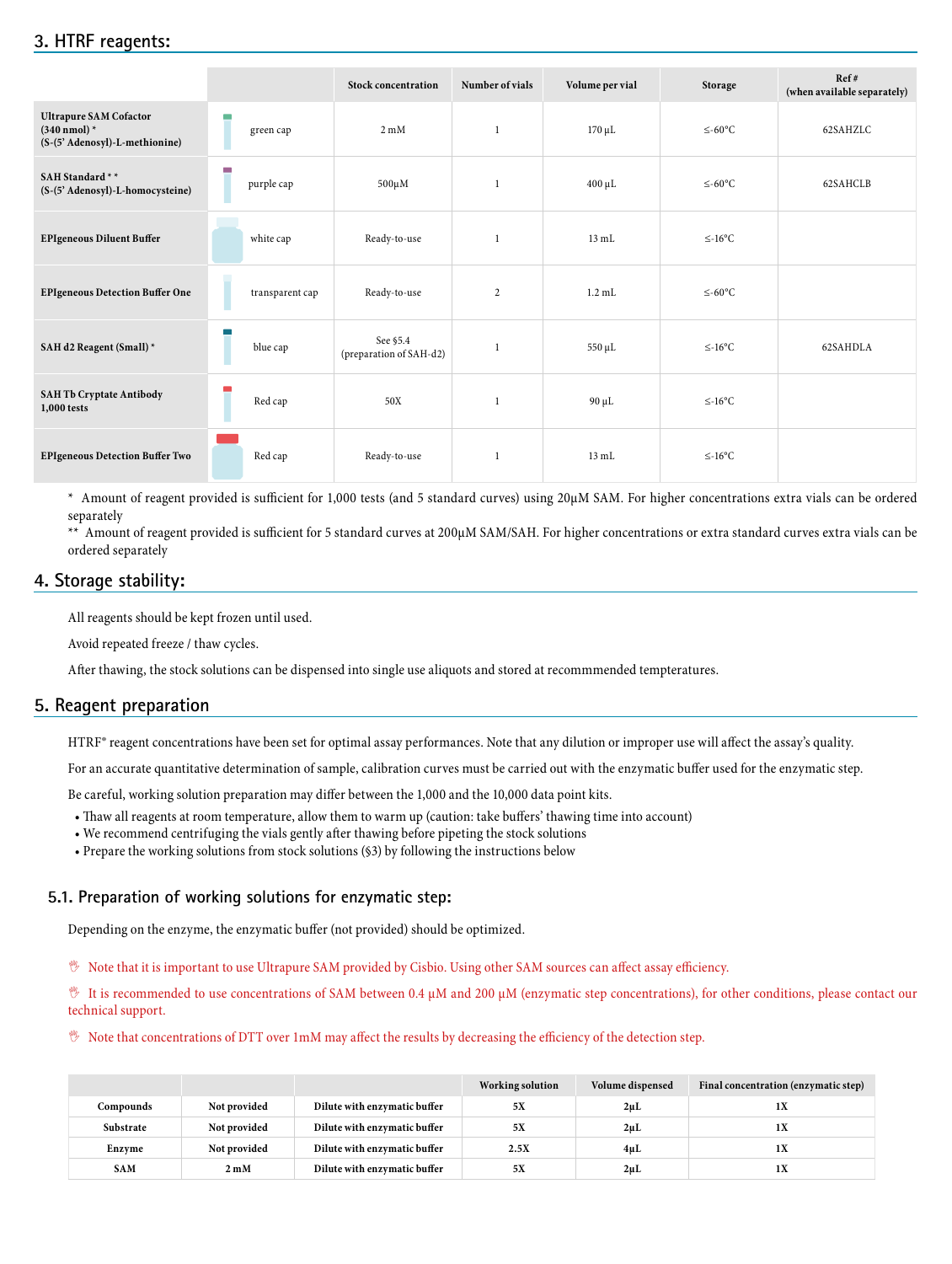## **5.2. Detection Buffer One:**

This reagent is ready to use.

, Note that use of Detection Buffer One is mandatory and any dilution of the Detection Buffer One will impair results by decreasing the efficiency of the detection step.

 $\%$  The Detection Buffer One is packaged in DMSO. Thaw and store it at room temperature for experiments. Do not put it on ice before dispensing as it will freeze.

#### **5.3. Preparation of SAH Tb Cryptate Antibody:**

Concentration has been determined for optimal assay performances. Note that any dilution or improper use of the Tb Cryptate Reagent will affect the assay's quality.

Prepare an SAH Tb Cryptate Antibody working solution with Detection Buffer Two. Refer to the image on the right:



#### **5.4. Preparation of SAH d2 Reagent:**

, Caution! Concentration of SAH d2 Reagent depends on the concentration of SAM required for the assay. Dilute the SAH-d2 in Detection Buffer Two according to the following table:

| [SAM]<br>during the enzymatic step    | SAH-d2<br>stock solution | SAH-d2 reagente                                                                |                                                                                                                                                                                                      |
|---------------------------------------|--------------------------|--------------------------------------------------------------------------------|------------------------------------------------------------------------------------------------------------------------------------------------------------------------------------------------------|
| $0.4 \mu M \leq$ SAM < 1 $\mu$ M      | 50 X                     | Detection Buffer Two<br>SAH <sub>d2</sub><br>49 volumes<br>Reagent<br>1 volume | SAH d2 Reagent 50X:<br>Dilute 50-fold the frozen SAH d2 Reagent<br>stock solution with Detection Buffer Two.<br>e.g. add 100 µL of d2-reagent stock to 4900 µL<br>(4.9 mL) of Detection Buffer Two.  |
| $1 \mu M \leq$ SAM $\leq$ 2 $\mu$ M   | 32 X                     | Detection Buffer Two<br>SAH <sub>d2</sub><br>31 volumes<br>Reagent<br>1 volume | SAH d2 Reagent 32X:<br>Dilute 32-fold the frozen SAH d2 Reagent<br>stock solution with Detection Buffer Two.<br>e.g. add 100 µL of d2-reagent stock to 3100 µL<br>(3.10 mL) of Detection Buffer Two. |
| $2 \mu M <$ SAM $\leq 10 \mu M$       | 16 X                     | Detection Buffer Two<br>SAH <sub>d2</sub><br>15 volumes<br>Reagent<br>1 volume | SAH d2 Reagent 16X:<br>Dilute 16-fold the frozen SAH d2 Reagent<br>stock solution with Detection Buffer Two.<br>e.g. add 100 µL of d2-reagent stock to 1500 µL<br>(1.5 mL) of Detection Buffer Two.  |
| $10 \mu M <$ SAM $\leq 20 \mu M$      | 8 X                      | Detection Buffer Two<br>SAH <sub>d2</sub><br>Reagent<br>7 volumes<br>1 volume  | SAH d2 Reagent 8X:<br>Dilute 8-fold the frozen SAH d2 Reagent stock<br>solution with Detection Buffer Two.<br>e.g. add 100 µL of d2-reagent stock to 700 µL<br>(0.7 mL) of Detection Buffer Two.     |
| $20 \mu M <$ SAM $< 100 \mu M$        | 4 X                      | Detection Buffer Two<br>SAH d2<br>Reagent<br>3 volumes<br>1 volume             | SAH d2 Reagent 4X:<br>Dilute 4-fold the frozen SAH d2 Reagent stock<br>solution with Detection Buffer Two.<br>e.g. add 100 µL of d2-reagent stock to 300 µL<br>(0.3 mL) of Detection Buffer Two.     |
| $100 \mu M \leq$ SAM $\leq 200 \mu M$ | 2 X                      | Detection Buffer Two<br>SAH <sub>d2</sub><br>Reagent<br>1 volumes<br>1 volume  | SAH d2 Reagent 2X:<br>Dilute 2-fold the frozen SAH d2 Reagent stock<br>solution with Detection Buffer Two.<br>e.g. add 100 µL of d2-reagent stock to 100 µL<br>(0.1 mL) of Detection Buffer Two.     |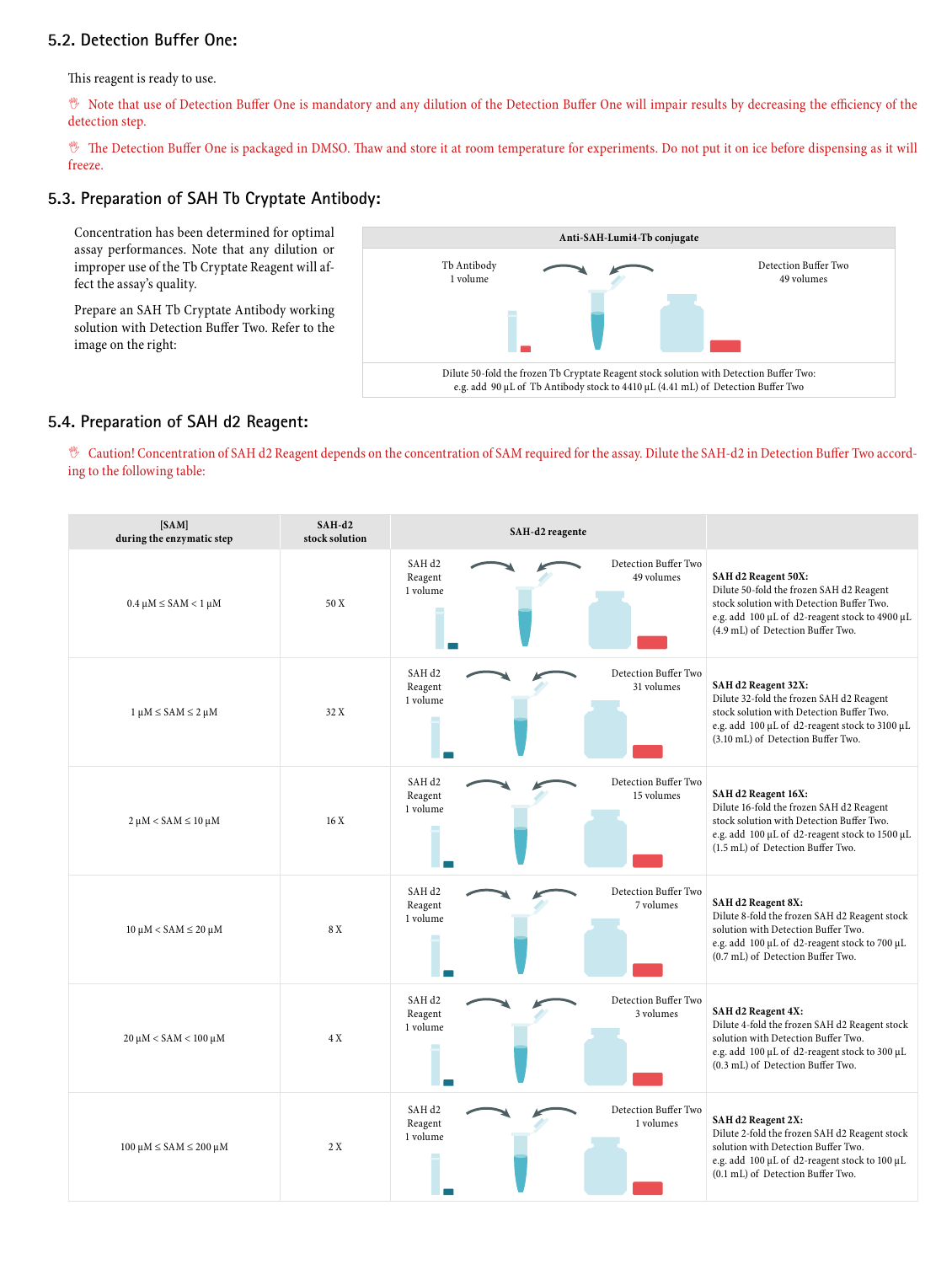#### **5.5. SAM/SAH Standard Curve preparation:**

The Standard curve mimics a methyltransferase reaction, as SAH is produced, SAM is depleted. The adenosyl (i.e. [SAM]+[SAH]) total concentration should remain constant throughout the range studied.

, A diluent (Tris HCl 50 mM pH 8.8, 0.01 % Tween20) that can be used as reference buffer for the standard curve preparation is provided in the kit, but depending on the enzyme, the enzymatic buffer has to be optimized.

- $\%$  For an accurate quantitative determination of sample, calibration curves must be carried out with the enzymatic buffer used for the enzymatic step.
- $%$  Standard curves should be performed with the same concentration of SAM used for the assay.
- $\%$  It is recommended to use concentrations of SAM between 0.4 µM and 200 µM, for other conditions, please contact our technical support.

Examples of standard curves for 1  $\mu$ M and 20  $\mu$ M SAM are shown below.

SAH Standard 8 solutions are prepared respectively at 1 µM and 20 µM then diluted in SAM solutions (1 µM and 20 µM) as shown below:

Standard curve for SAM 1 µM

|            |                           |     |                             |              | <b>Working concentrations</b> |              |                  |
|------------|---------------------------|-----|-----------------------------|--------------|-------------------------------|--------------|------------------|
|            |                           |     | <b>Standard preparation</b> | SAH(nM)      |                               | SAM(nM)      | % SAM Conversion |
| Standard 8 | $150 \mu L$ SAH $1 \mu M$ |     |                             | 1,000        |                               | $\mathbf{0}$ | 100              |
| Standard 7 | 50 µL Standard 8          | $+$ | 100 μL SAM 1 μM             | 333          |                               | 667          | 33.3             |
| Standard 6 | 50 µL Standard 7          | $+$ | $100 \mu L$ SAM $1 \mu M$   | 111          |                               | 889          | 11.1             |
| Standard 5 | 50 µL Standard 6          | $+$ | 100 μL SAM 1 μM             | 37           |                               | 963          | 3.7              |
| Standard 4 | 50 µL Standard 5          | $+$ | 100 μL SAM 1 μM             | 12.3         |                               | 987.7        | 1.23             |
| Standard 3 | 50 µL Standard 4          | $+$ | 100 μL SAM 1 μM             | 4.1          |                               | 995.9        | 0.41             |
| Standard 2 | 50 µL Standard 3          | $+$ | 100 μL SAM 1 μM             | 1.4          |                               | 998.6        | 0.14             |
| Standard 1 | 50 µL Standard 2          | $+$ | 100 μL SAM 1 μM             | 0.5          |                               | 999.5        | 0.05             |
| Standard 0 | 100 μL SAM 1 μM           |     |                             | $\mathbf{0}$ |                               | 1,000        | $\mathbf{0}$     |

#### Standard curve for SAM 20 µM

|            |                  |        |                             |              | Working concentrations |              |                  |
|------------|------------------|--------|-----------------------------|--------------|------------------------|--------------|------------------|
|            |                  |        | <b>Standard preparation</b> | SAH(nM)      |                        | SAM(nM)      | % SAM Conversion |
| Standard 8 | 150 μL SAH 20 μM |        |                             | 20,000       |                        | $\mathbf{0}$ | 100              |
| Standard 7 | 50 µL Standard 8 | $+$    | 100 μL SAM 20 μM            | 6,667        |                        | 13,333       | 33.3             |
| Standard 6 | 50 µL Standard 7 | $+$    | 100 μL SAM 20 μM            | 2,222        |                        | 17,778       | 11.1             |
| Standard 5 | 50 µL Standard 6 | $^{+}$ | 100 μL SAM 20 μM            | 741          |                        | 19,259       | 3.7              |
| Standard 4 | 50 µL Standard 5 | $+$    | 100 μL SAM 20 μM            | 247          |                        | 19,753       | 1.23             |
| Standard 3 | 50 µL Standard 4 | $+$    | 100 μL SAM 20 μM            | 82           |                        | 19,918       | 0.41             |
| Standard 2 | 50 µL Standard 3 | $^{+}$ | 100 μL SAM 20 μM            | 27           |                        | 19,973       | 0.14             |
| Standard 1 | 50 µL Standard 2 | $+$    | 100 μL SAM 20 μM            | 9            |                        | 19,991       | 0.05             |
| Standard 0 | 100 μL SAM 20 μM |        |                             | $\mathbf{0}$ |                        | 20,000       | $\mathbf{0}$     |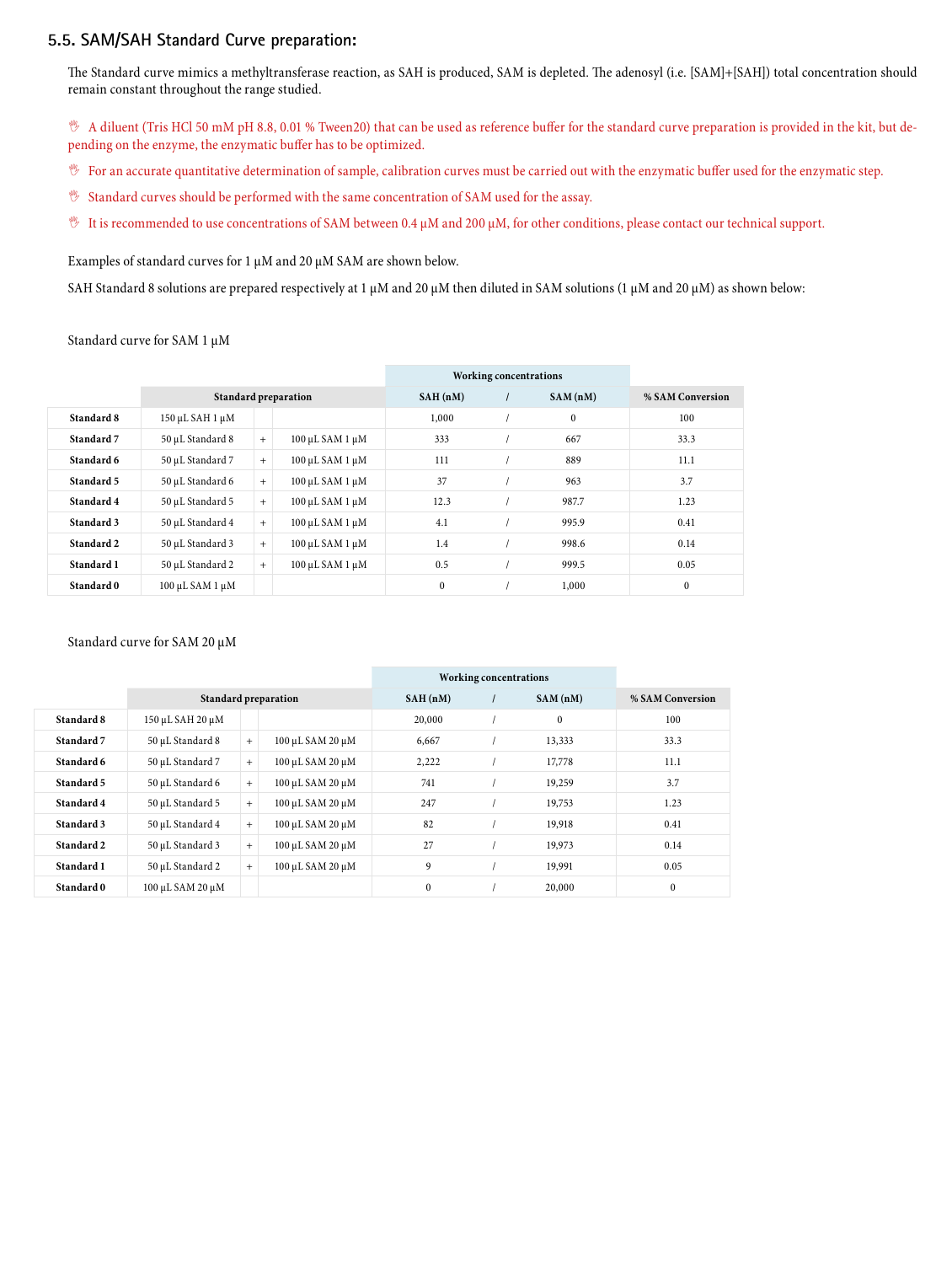## **6. Detailed protocol**

The enzymatic assay is performed as described below using different controls:

Negative Control (Std 0): 0% SAM Conversion (No Enzyme). This control consists of the anti-SAH antibody-Lumi4-Tb and SAH-d2 in the presence of enzymatic reaction components (without the enzyme) and SAM (0% SAH). This control defines the upper limit of the assay window. Appropriate negative control must be prepared for each SAM concentration tested.

Maximum HTRF Ratio Control: This control consists of the anti-SAH antibody-Lumi4-Tb and SAH-d2 with other reagents. You may have a different HTRF Ratio between this control and the Negative Control (Std 0). This is due to the antibody slight cross reactivity over SAM at high concentrations.

Buffer control: used to make sure that buffers are not contaminated by Cryptate and do not generate any background fluorescence.

Cryptate control: used to check the Cryptate signal at 620nm. This control defines the lower limit of the assay signal.

Use white plates.

Plates to be purchased separately, visit www.cisbio.com/microplates-recommendations for more information.

, Do not premix SAH d2 Reagent and anti SAH Tb Cryptate Antibody conjugates as it will affect results by changing the kinetics of the detection (equilibrium not obtained at 1h incubation).

|                                                    | <b>Standard Curve</b>                       |            |                                                | <b>Enzymatic Assay</b> | <b>Blank controls</b> |                       |  |
|----------------------------------------------------|---------------------------------------------|------------|------------------------------------------------|------------------------|-----------------------|-----------------------|--|
|                                                    | <b>Maximum HTRF</b><br><b>Ratio Control</b> | Standard   | Negative control                               | Sample                 | Cryptate control      | <b>Buffer control</b> |  |
| Enzymatic step (10µL)                              |                                             |            |                                                |                        |                       |                       |  |
| Standard                                           |                                             | $10 \mu L$ |                                                |                        |                       |                       |  |
| <b>Enzymatic buffer</b>                            | $10 \mu L$                                  |            | $4 \mu L$                                      |                        | $10 \mu L$            | $10 \mu L$            |  |
| Enzyme                                             |                                             |            |                                                | $4 \mu L$              |                       |                       |  |
| Compound                                           |                                             |            | $2 \mu L$                                      | $2 \mu L$              |                       |                       |  |
| Substrate                                          |                                             |            | $2 \mu L$                                      | $2 \mu L$              |                       |                       |  |
| SAM                                                |                                             |            | $2 \mu L$                                      | $2 \mu L$              |                       |                       |  |
|                                                    |                                             |            | Seal plate and incubate for enzymatic reaction |                        |                       |                       |  |
| Detection Step (20µL)                              |                                             |            |                                                |                        |                       |                       |  |
| <b>Detection Buffer One</b>                        | $2 \mu L$                                   | $2 \mu L$  | $2 \mu L$                                      | $2 \mu L$              | $2 \mu L$             | $2 \mu L$             |  |
| Seal plate and incubate 10 min at room temperature |                                             |            |                                                |                        |                       |                       |  |
| <b>Detection Buffer Two</b>                        |                                             |            |                                                |                        | $4 \mu L$             | $8 \mu L$             |  |
| <b>SAH d2 Reagent</b>                              | $4 \mu L$                                   | $4 \mu L$  | $4 \mu L$                                      | $4 \mu L$              |                       |                       |  |
| <b>SAH Tb Crypate Antibody</b>                     | $4 \mu L$                                   | $4 \mu L$  | $4 \mu L$                                      | $4 \mu L$              | $4 \mu L$             |                       |  |
| Seal plate and incubate 1h at room temperature     |                                             |            |                                                |                        |                       |                       |  |

Remove plate sealer and read on an HTRF® compatible reader\*

Check that you are using the set-up for Lumi4-Tb donor.

Using an inappropriate set-up may seriously affect the results.

\* For information about HTRF® compatible readers and for set-up recommendations, please visit our website at: cisbio.com/compatible-readers

Substrate and SAM or enzyme and compound can be premixed if required.